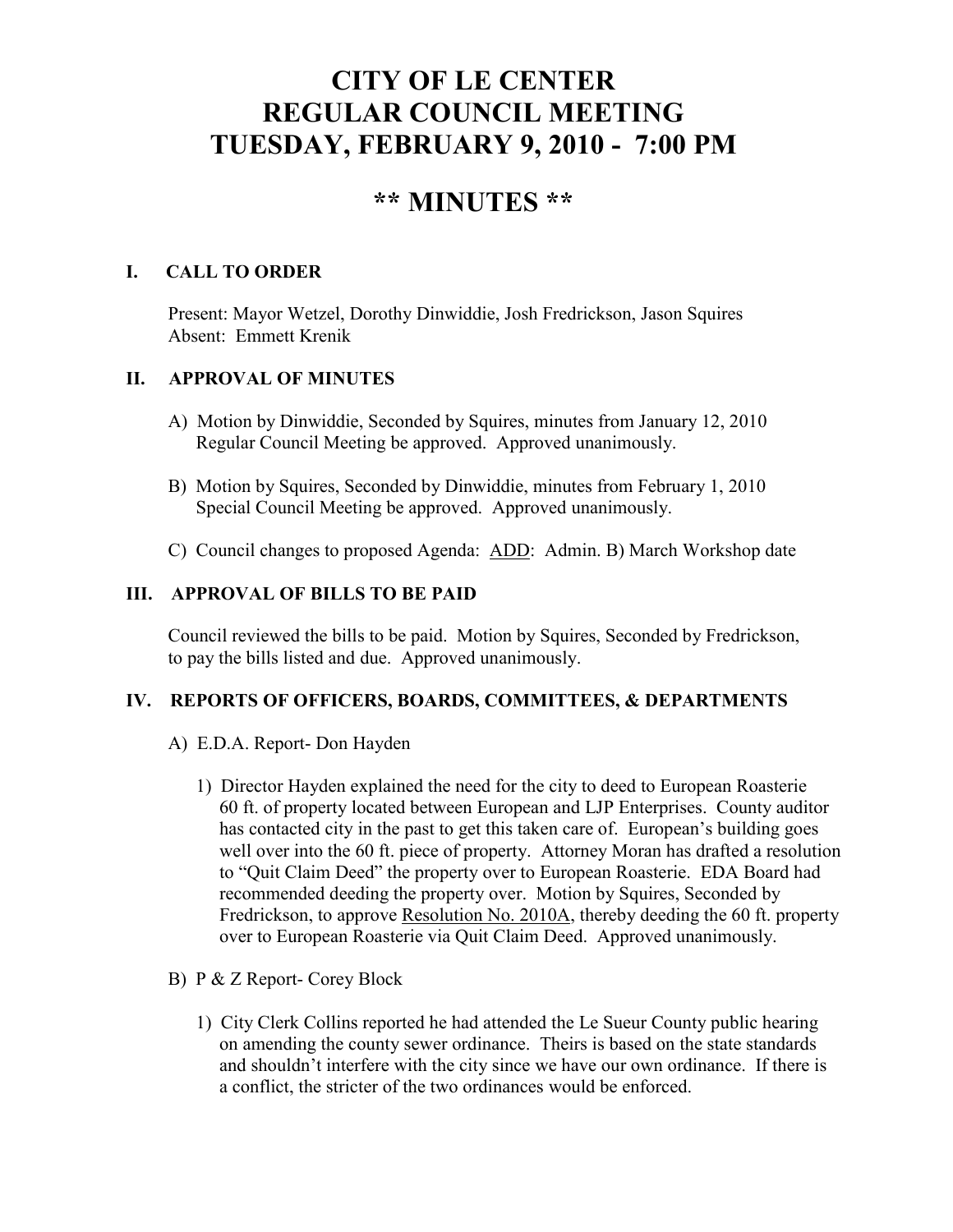C) Municipal Liquor Store

City Clerk Collins gave a brief January 2010 report: Sales were \$66,626.49; down \$19,600 from December and down \$1700.00 from January 2009. Collins also reported: 1) sales only ok thru winter/ keeping open Sundays thru February, then assess. 2) some large sales thru Off-sale for larger parties, trying to land more of those big events. 3) dart tournament went very well, big sales day. Thanks to Tim Brockway and his team for running it. 4) Friday night is the Wine Tasting at the American Legion which we co-sponsor. 5) looking to set date for back alley bash.

D) Police Department

Police Chief Pfarr reported on the police activities for month of January: 91 calls/ 2,868 miles patrolled. Pfarr also reported: two car thefts this month- one arrest already made on one/ cancelled pagers for officers due to lack of use/ received datacard for laptop computer in SUV unit- some problems, take back to Verison Wireless.

E) Water, Sewer, Streets, Parks

Public Works Superintendent Curt Roemhildt gave his monthly report:

- •Water- watermain break on South Lexington Ave. near courthouse/ working on the DNR report from last month trying to correct the 30-some comments on their review checklist.
- Parks- skating rink still open, trying to keep the snow cleared after all the storms/ Pat K. recertified his swimming pool license. We must have one certified employee.
- •Wastewater- met with Menu Inspiration to go over their 2010 monthly billing. Televising residential sewers for the 2010 Minnesota Street project: some take several letters to get in the house/ would like to give residents only one month to respond. (?)
- Streets- 1 Hour Parking signs are up on South Lexington Ave./ trying to do an inventory of current street signs for the 2015 changeover/ lots of snow- running out of places to dump it/ good equipment  $\&$  good employees make the job easier.
	- 1) Motion by Squires, Seconded by Dinwiddie, to approve the bid by KLM for \$2500 for inside inspection of the watertower. Approved unanimously.
	- 2) Motion by Squires, Seconded by Dinwiddie, to approve the bid by Water Tower Clean & Coat for \$3800 for exterior cleaning of tower. Approved unanimously.
- F) Bolton & Menk Engineering- City Clerk Collins read Engineer Hawbaker's notes:
	- 1) 2010 Minnesota Street Project- plan set is at MNDOT being reviewed/ storm sewer cost split will be 97% state and 3% city (not 55% state and 45% city). Engineer's Report will be complete prior to March meeting/ in order to use the 429 Process for assessments, a public hearing must be held/ once MNDOT comments are received, changes will be made and cost estimate will be revised based on those comments.